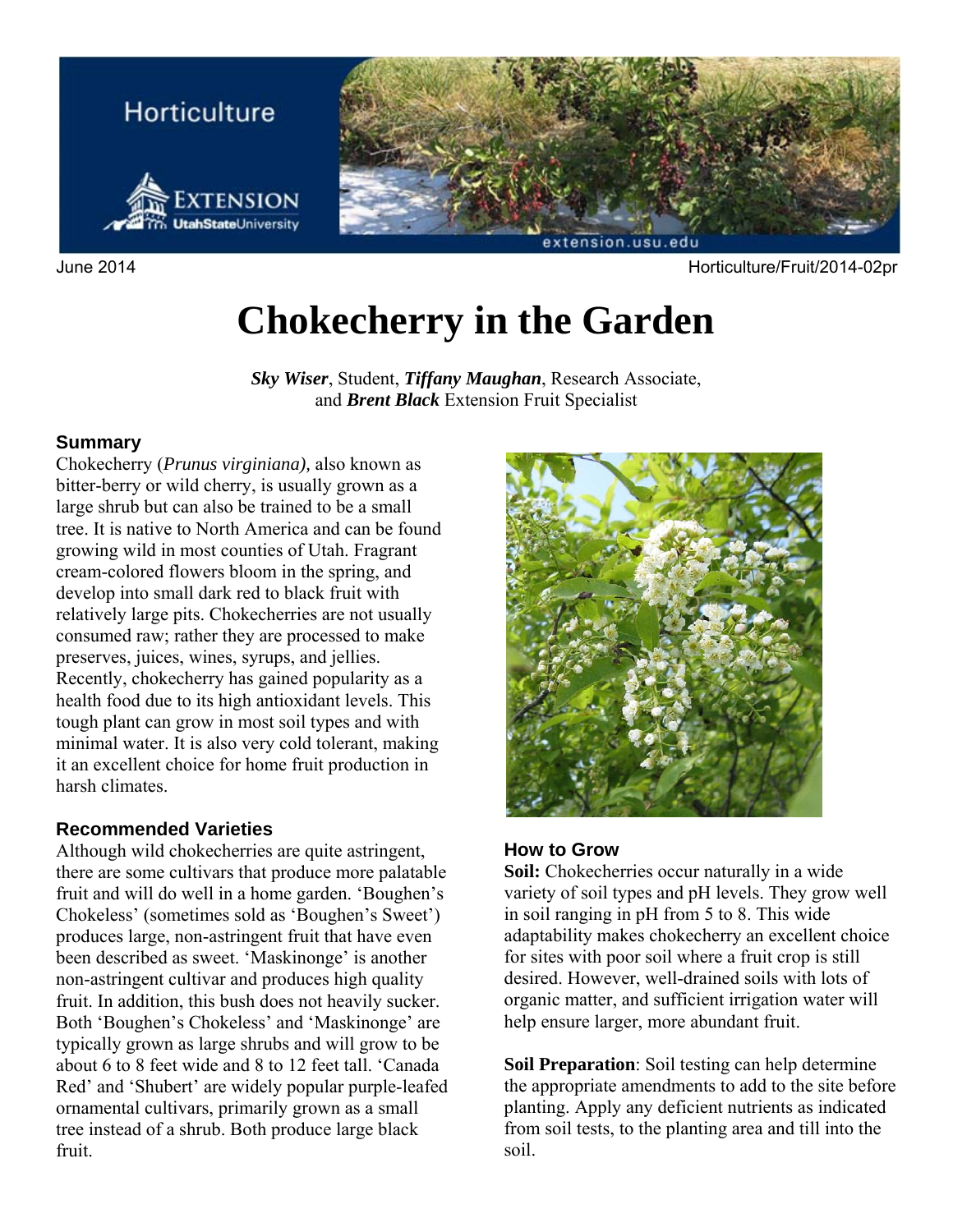

**Plants:** Chokecherries are a woody, deciduous perennial. They grow in zones 2 to 10 and are found in all but 6 of the 50 states. They are grown either as a large erect shrub or a small tree. Size varies by cultivar, but most plants will not reach over 30 feet high and 10 to 20 feet wide when mature.

Chokecherry leaves are oval to somewhat oblong. They are glossy dark green on the top and lighter green on the bottom in early spring. Leaves of 'Canada Red' and 'Schubert' start out green in the spring and turn reddish purple as they mature. In general they do not have noteworthy fall color. The leaves have an alternate arrangement along slender reddish-brown stems and the stems have horizontal rows of raised air pores called lenticels. They have a deep rhizomatous root system that extends beyond the drip line of the tree. Due to this, chokecherry plants are prone to suckers, particularly if the roots are damaged. It is best to plant them in an area where suckering can be tolerated.

Depending on location, flowers open anytime from late April to July. The inflorescences are very fragrant and form in long, dense clusters or racemes of creamy-white flowers. These long clusters grow on the last year's leafy twig growth and appear before the leaves are fully developed. Chokecherry fruits are drupes, having a fleshy outside with a stone center that contains the seed. It takes 10 weeks for fruit to fully mature, which depending on location and elevation, is usually from July to September. Most plants will not begin fruiting heavily until their 3<sup>rd</sup> or 4<sup>th</sup> year.

**Planting and Spacing:** Plant in the spring or fall to allow time for root establishment before summer

heat. Spacing will depend on cultivar, but as a general guideline, chokecherry plants should be spaced 5 to 8 feet apart. A gentle east or northeast slope helps reduce frost risk as slopes allow for cold air drainage. If planting multiple plants, run aisles north and south to help equalize light distribution and reduce wind. Before planting, prepare a hole twice the width and the same depth as the container or roughly the same depth and somewhat wider than the roots of the bare-root plant. Immediately after planting, water heavily to settle the soil around the roots and to remove air pockets. Applying mulch around the plant will help keep the soil moist between watering and keep weeds down.

**Irrigation**: During the first season, irrigate at an interval that will keep the soil moist, but not wet. Depending on rainfall and temperature, irrigate about two times per week to ensure establishment. For the next few years, maintain a bi-weekly watering program that will apply about 30 inches of water over the season. This can be reduced if there is significant rainfall accumulation. Although chokecherry plants are extremely drought tolerant, irrigation will improve yield and fruit quality. To keep the canopy dry and prevent disease occurrence, water at the base of the shrub. This may be accomplished with a drip system or deep watering with a hose.

**Fertilization**: Currently there are no specific recommendations of fertilizer application for chokecherry production. However, having the soil tested to determine current nutrient levels is helpful for making fertilization decisions. Applying a general, balanced fertilizer each spring (such as 4 ounces of 16-16-16 per plant) should meet most chokecherry nutrient needs. Adjustments in fertilizer application should be determined by plant growth, harvest and leaf color.

**Pruning:** Chokecherry can be trained as either a tree or a shrub. Regular pruning prevents chokecherry plants from becoming brushy and unproductive. Pruning should be carried out in late winter or early spring, prior to bud break. When training as a tree, the center of the plant should be thinned to keep it open for air circulation and light penetration, similar to other stone fruits such as peach or cherry. When trained as a shrub, renewal pruning, removing about one third of the old growth, will ensure adequate 1-year old wood for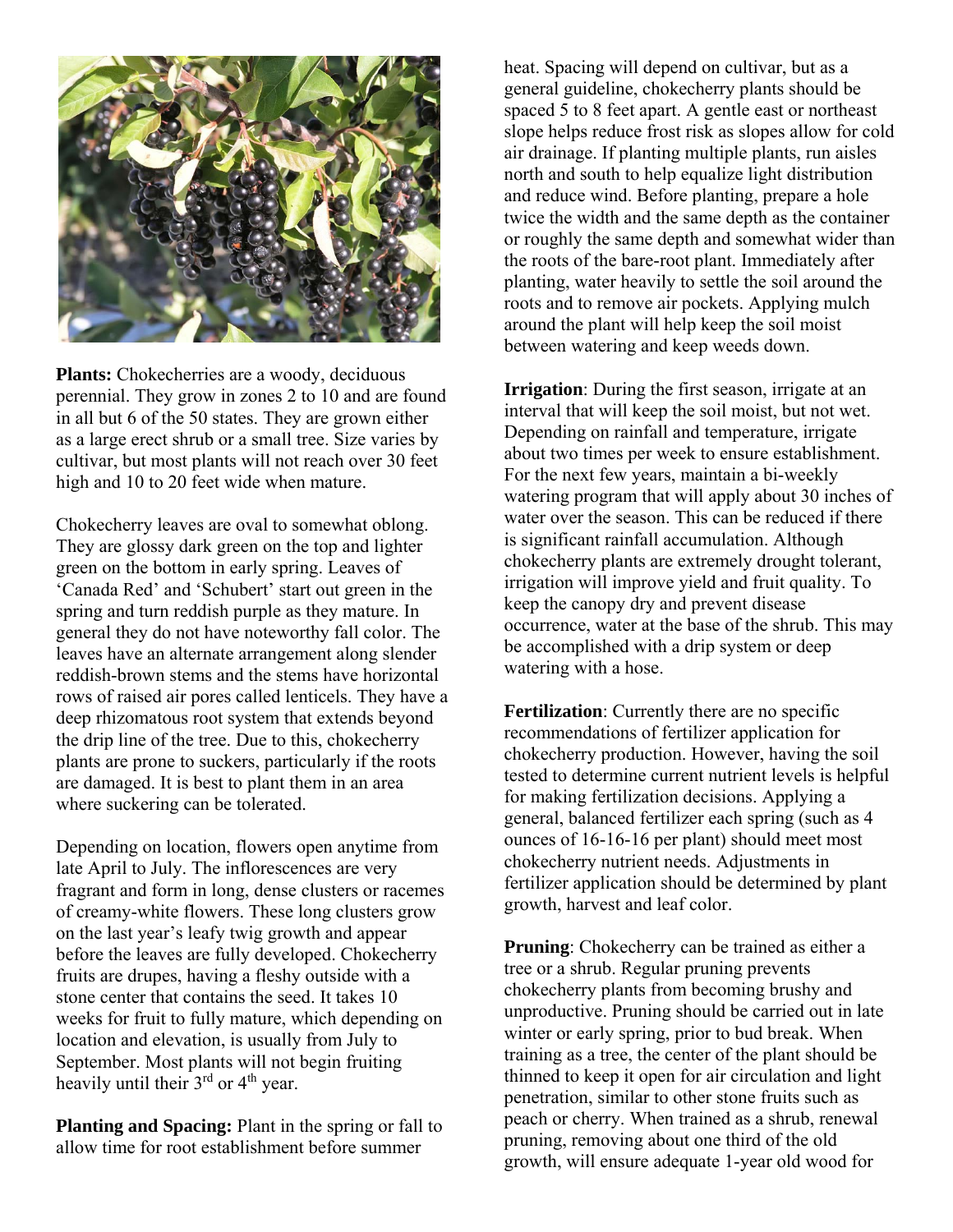continuous production. In either case, low spreading branches should also be removed. Plants should be maintained at about 6 to 10 feet in height to facilitate easy harvest. Since fruit forms on young wood, remove older, weaker wood annually.



'Canada Red' chokecherry, trained as a tree (left). Chokecherry trained as a shrub (right).

#### **Problems**

#### **Pests and Diseases:**

| Pest /Disease             | Identification                               | Control                                  |
|---------------------------|----------------------------------------------|------------------------------------------|
| Prairie Tent Caterpillar, | Mass of webbing on branches.                 | Destroy tents on cool days with larva    |
| Eastern Tent Caterpillar  | $\frac{1}{2}$ inch light green caterpillars. | inside.                                  |
|                           | Defoliation / deformation.                   | Foliar insecticides or BT application.   |
|                           |                                              |                                          |
| Aphids                    | Black or green soft bodied                   | Insecticidal soap, horticultural oil,    |
|                           | insects feeding on underside of              | malathion.                               |
|                           | leaf.                                        |                                          |
| Chokecherry Gall Midge    | Bright orange larvae feed in                 | No registered insecticide for this pest. |
|                           | infested fruit. Fruit will enlarge           | Remove and destroy damaged fruit in      |
|                           | and seed aborts.                             | early summer.                            |
| <b>Black Knot Fungus</b>  | Long, black swellings on tips of             | Prune out and burn infected branches.    |
| (Dibotryon morbosum)      | branches.                                    | Fungicide.                               |
| <b>Bacterial Spot</b>     | Leaves with red to purple spots              | Sanitation, avoid over-fertilizing with  |
| (Xanthomonas prunii)      | that eventually become small                 | nitrogen.                                |
|                           | holes. Fruit also develop brown              |                                          |
|                           | spots.                                       |                                          |
| <b>Canker Fungus</b>      | Sunken cankers on branches and               | Remove and burn infected branches.       |
| (Valsa cincta)            | trunk that lead to girdling.                 | Fungicide, remove plant.                 |
|                           |                                              |                                          |

**Toxicity:** Wildlife also consume the fruit and help spread the seeds. However, the leaves, stems and pits of chokecherry are toxic. Poisoning generally occurs if an animal consumes over 0.25 percent of its bodyweight in less than an hour. Non-lethal

exposure usually results in a stomach ache. Wilted or stressed leaves are more dangerous due to higher cyanide levels. The fleshy part of the fruit is not toxic. Separate out the pits during processing to avoid contaminating the fruit flesh with the toxin.